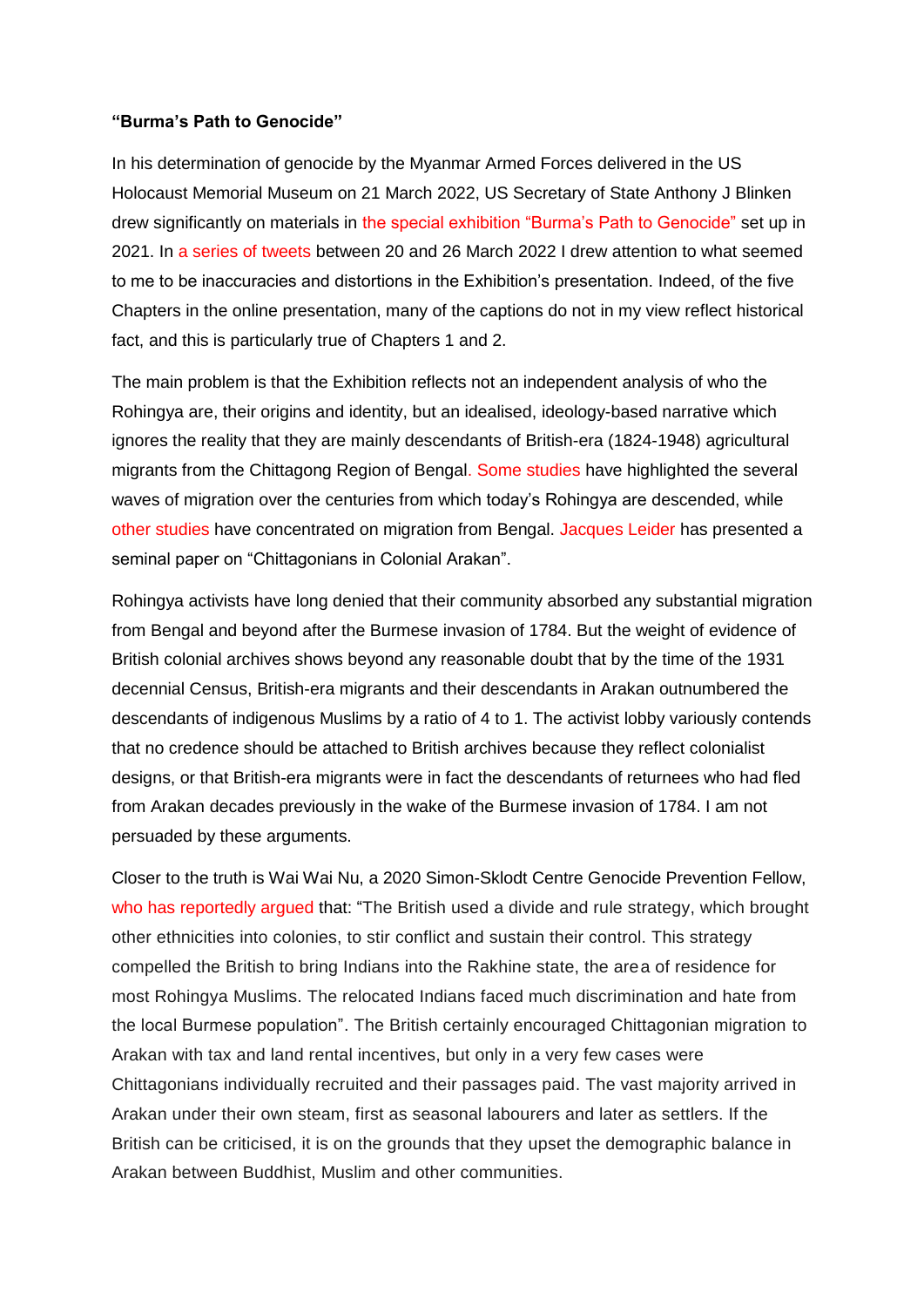For the record, the figures recorded in [the 1931 Census](http://web.archive.org/web/20160430043728/http:/www.networkmyanmar.org/images/stories/PDF16/1931-Census-Tables.pdf) are that in Arakan migrant Britishera Chittagonians and their descendants numbered 186,327 and other immigrant British-era Bengalis and their descendants 15,585, a total of **201,912**, while the descendants of indigenous (that is, pre-1824) settlers (Yakhain-kala, Kaman, Myedu, Zerbaidis etc.) numbered only **56,963**. (Yakhain-kala means "Stranger-Arakan" and was the description used by Rakhine Buddhists. The interplay of Rooinga/Yakhain-kala/Arakan Muslims is discussed in detail [at this link.](http://www.networkmyanmar.org/ESW/Files/Ronan-Lee-Critique.pdf))

The Exhibition makes anachronistic use of the term "Rohingya" which is not to be found in any British-era or post-independence Burmese primary or secondary legislation. International use of the designation [dates only from the 1991-92 exodus.](http://www.networkmyanmar.org/ESW/Files/Rohingya-International-Utilisation.pdf) The origins of the designation, in a score or more variations, may be [found at this link.](http://www.networkmyanmar.org/ESW/Files/Table-of-Designations.pdf)

I am also indebted to the Israeli scholar and diplomat Moshe Yegar, with whom I was in touch in 2020, for his writings on the Rohingya whom he identifies as the indigenous inhabitants of Arakan in contrast to what he describes as the migrant "Chittagongs". Quotations from his writings [may be found at this link.](http://www.networkmyanmar.org/Rohang.html) It is both ironic and poignant that I need to refer to an Israeli scholar to highlight misleading and erroneous captions in a specialist Exhibition held in the US Holocaust Memorial Museum in order to establish historical truth.

It will be evident from my brief presentation above that, in my view, most of the captions in Chapters 1 - 5 of the specialist Exhibition need revision by a panel of independent historians. I would however expect the Museum's own experts and advisers to cling passionately to their own interpretation. The synthesis of contending narratives though is fundamental to reconciliation among the communities in Rakhine State.

It is sadly the case that the present Exhibition is less than supportive of the Rohingya themselves who have suffered so grievously from victimisation and persecution over the years; indeed, a properly appointed national or international court of law might well deliver a judgement of genocide against the Myanmar Armed Forces. The Exhibition is counterproductive in that it promotes an ideological narrative of the Rohingya which is anathema to most non-Muslim Burmese because the "path to genocide" is based on contested historical fact. At this critical time it is so important that avenues of reconciliation between the Muslim and Buddhist communities in Rakhine State should be explored and pursued. A divisive narrative can only increase tensions and engender confrontation.